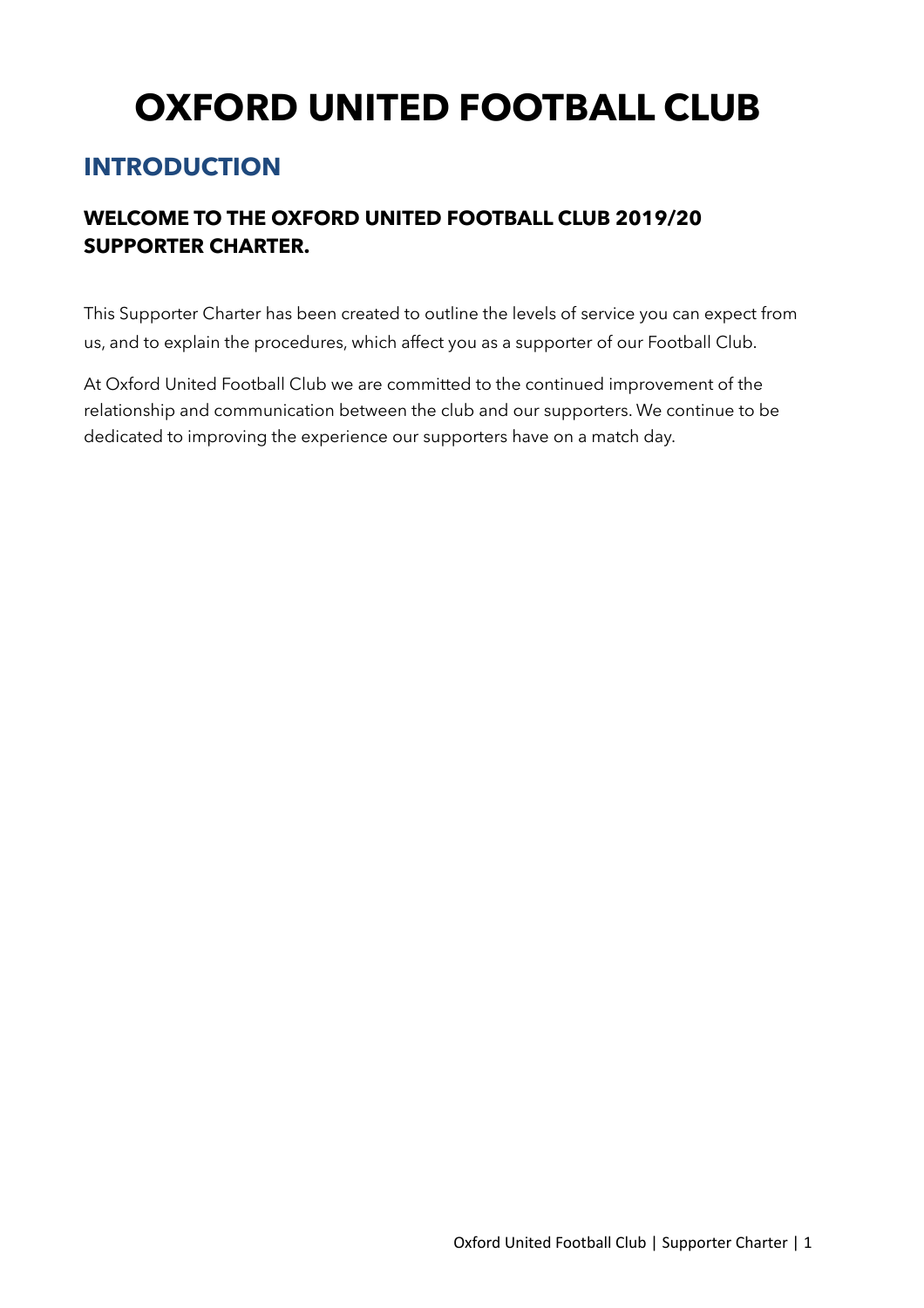## **OBJECTIVES FOR THE 2019/20 SEASON**

### **INCREASED JUNIOR SUPPORT**

The 2019/20 season saw the club look to evolve the successful #Ox4Life package to allow for more supporters than ever before to join and become part of the junior club scheme. This was done by changing the focus of the scheme to move away from costly (even at a reduced rate) fan packages and on to a range of all inclusive events to bring the young fans closer

## **IMPROVED CUSTOMER SERVICE EXPERIENCE**

The club are committed to improving the customer service element provided by all of our staff, beginning with the very basics of how we answer the phone. Our employees will always be polite, helpful and courteous. We will actively encourage and acknowledge feedback from supporters and urge you to help make YOUR club a better place to be.

## **CONTINUATION OF A LIVE MATCH DAY INCIDENT REPORTING SERVICE**

Following liaison with Kick It Out, the charity tackling racism and discrimination, last season, we introduced a match day service which enables supporters to text the control room should they witness any incidents of discrimination, racism or anti-social behaviour, enabling the club to quickly and effectively deal with the individuals involved, and hence ensure a safe and enjoyable environment for all. This service has proved helpful in clamping down on this behaviour and we will be continuing it for the 2019/20 season.

## **CONTINUATION OF FAN ENGAGEMENT**

This Charter acknowledges our commitment to meeting EFL Regulation 111. The Government's recent Expert Working Group (EWG) Supporter Ownership and Engagement discussions, means senior executives at clubs will be required to, 'hold at least two meetings/ fans forums per Season to which its supporters (or representatives) are to be invited in order to discuss significant issues relating to the Club'. These will be similar to the 2015/16 fans forums, the dates and locations of which will be announced throughout the season via www.OUFC.co.uk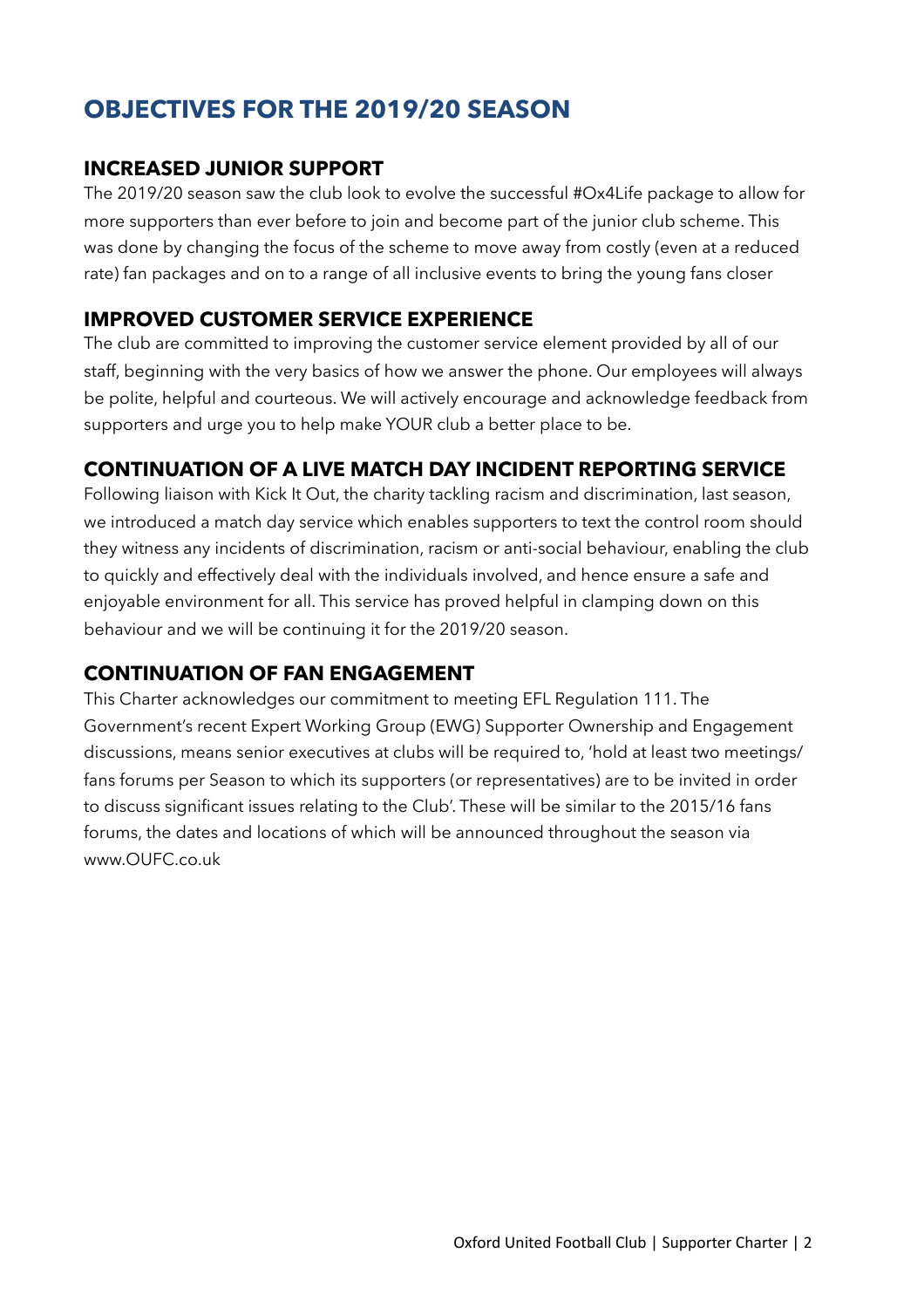## **CUSTOMER (SUPPORTER) SERVICE**

*"Oxford United Football Club is dedicated to providing the best possible service and building valuable relationships with all supporters who contact the club. We strive to achieve excellent customer service and make a promise to supporters that we will honestly and genuinely investigate every enquiry we receive."* 

The point of contact for customer services is Kath Faulkner, who is the club's Supporter Liaison Officer. Should any supporter have any queries, ideas, suggestions, comments or complaints, please contact Kath via the following methods:

Email: [kfaulkner@oufc.co.uk](mailto:kfaulkner@oufc.co.uk)

Write: Kassam Stadium, Grenoble Road, Oxford, OX4 4XP

## **COMPLAINTS POLICY**

It is the club's responsibility and commitment to supporters to ensure that all correspondence received is responded to within 5 working days where possible. We welcome complaints from supporters as a method for the club to develop and implement changes.

Unfortunately it is impossible for all procedures to appeal to each and every supporter, however we endeavour to explore every option.

Complaints should be submitted to the clubs Supporter Liaison Officer, Kath Faulkner.

If a supporter is not satisfied with the response from the club in line with stated club correspondence timescales, supporters should be advised they can now refer the matter directly to The Independent Football Ombudsman (IFO) using the following details:

The Independent Football Ombudsman Suite 49, 33 Great George Street, Leeds, LS1 3AJ [contact@theifo.co.uk](mailto:contact@theifo.co.uk) 0800 588 4066

If a supporter is still not satisfied having consulted the EFL, the complaint should be forwarded to the Independent Football Ombudsman. The IFO's postal address is: The Independent Football Ombudsman, Suite 49, 57 Great George Street, Leeds, LS1 3AJ.

#### **STAFF CONDUCT**

At all times club staff are expected to deal with supporters enquiries/complaints in a courteous, responsible and helpful manner. OUFC are dedicated to treating all persons equally in every aspect of its operation and employment practices. We expect all staff to communicate in a clear manner.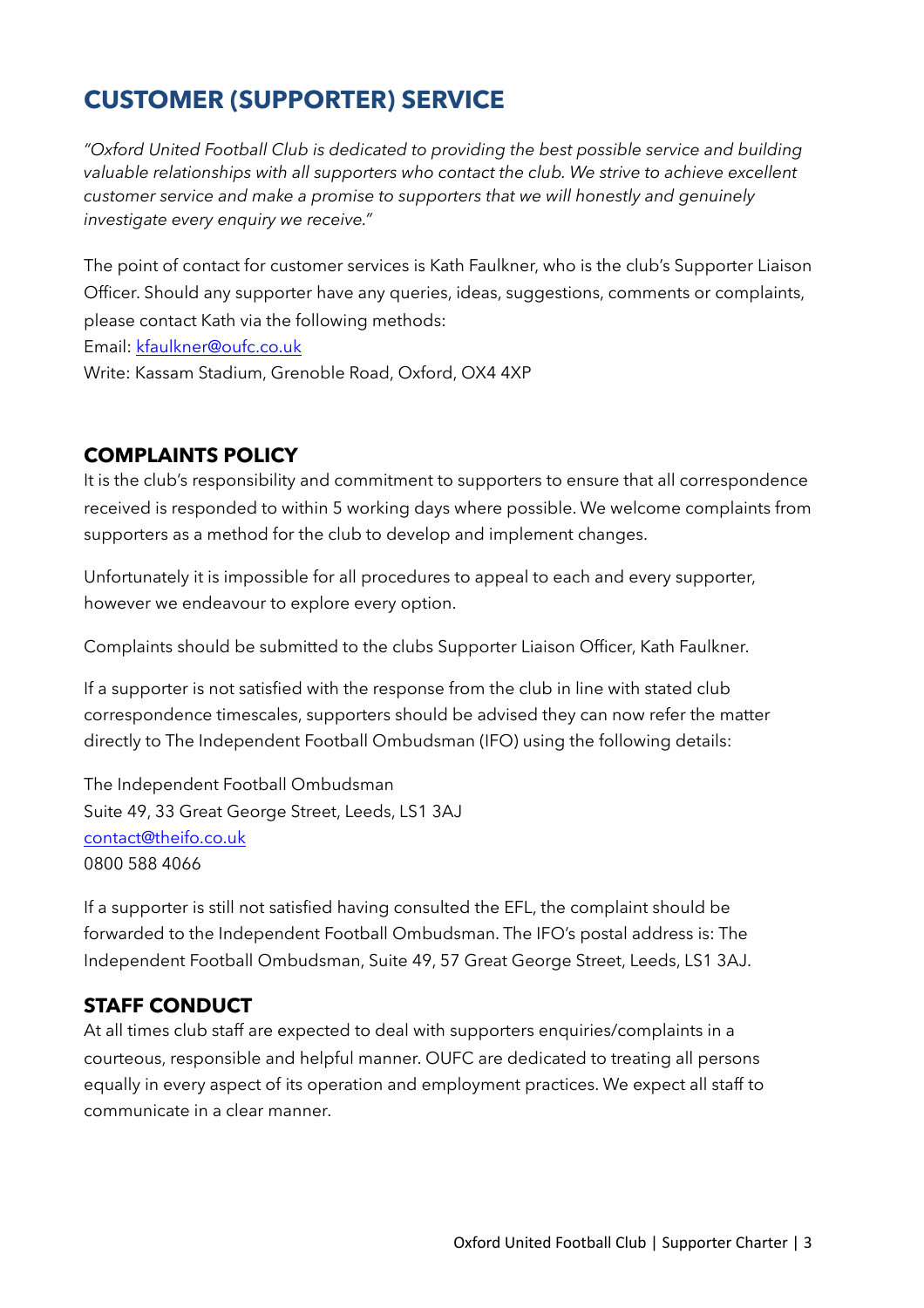## **DATA PROTECTION POLICY**

*The club is registered under the Data Protection Act 1988. The club fully complies with the act with regards to the handling of personal data.* 

Information/data on our customers may be stored on computer or manual files in order to maintain accurate records.

Your personal data will not be passed to any third parties without your consent and you can choose to opt our of receiving information on the football club at any time by emailing the club's Supporter Liaison officer: kfaulkner@oufc.co.uk.

If you wish to update the information the club hold on you, you can do so by contacting the ticket office: ticketoffice@oufc.co.uk or 01865 337533.

FL Interactive are responsible for ensuring data protection is in place in respect of any user data collected via the official club website.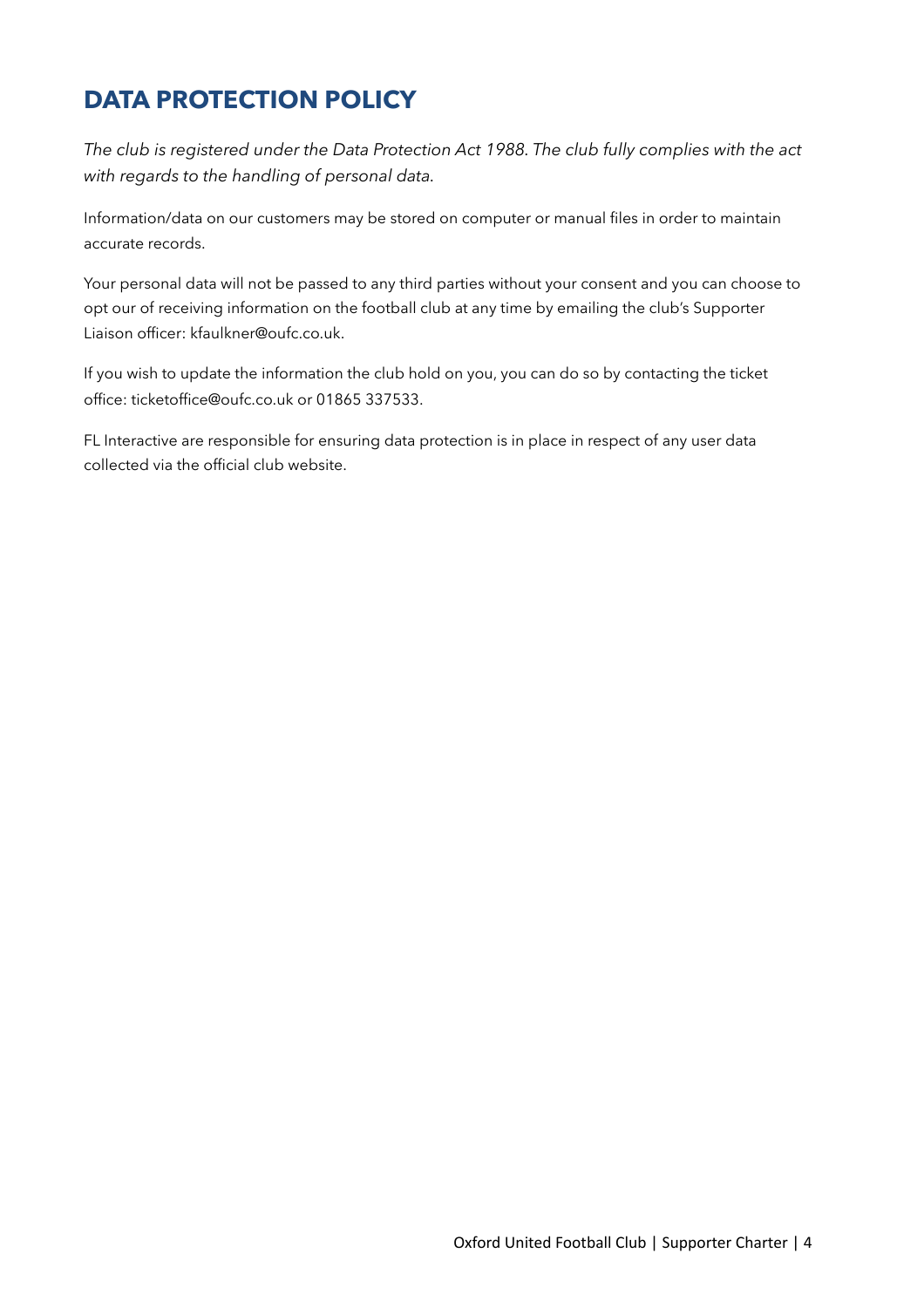## **TICKETING INFORMATION**

The ticket office team can be contacted between the hours of 9:30am and 5:30pm Monday to Friday. On home match days the ticket office is open from 9am to kick off, and then 30 minutes after the final whistle. You can contact the ticket office team via the details below:

Call: 01865 337 500 Email: [ticketoffice@oufc.co.uk](mailto:ticketoffice@oufc.co.uk) Log On: OUFCTickets.co.uk Updates: @OUFCOfficial Write: Kassam Stadium, Grenoble Road, Oxford, OX4 4XP Visit: The ticket office is situated in the South Stand car park, next to the match day players' entrance.

## **SEASON TICKET PRICING**

## **MATCH DAY TICKET PRICING**

- Concessions are aged 65 or over as of 1st August 2017.
- All ages are as of 1st August 2017.
- Disabled supporters are entitled to be accompanied by a free personal assistant the additional PA ticket must be requested at time of purchase.

• Proof of age is required to purchase an Under 7s, Under 13s, Under 18s, Student or Over 65s ticket. Proof of receipt of DLA is required in order to receive a free personal assistant ticket. Proof of education is required to purchase a concession ticket as a student.

## **HOW DO I QUALIFY FOR A CONCESSION TICKET?**

If you are a student in full time education, or over 65 years of age as of 1st August 2017 you will qualify for a concession ticket price as published above. This deadline will not be moved or altered. To qualify for a concession ticket as a student you must be in full time education for the majority of the 2019/20 season and be able to show proof of this. Anyone purchasing a concession ticket may be required to show ID at the turnstiles upon entry to the stadium.

### **WHAT PAYMENT METHODS ARE ACCEPTED?**

Oxford United FC accept cash, cheques, debit card and credit card payments, with the exception of American Express.

### **IS THERE A SEASON TICKET FINANCE PACKAGE AVAILABLE?**

Zebra Finance provide a season ticket finance offer, giving all supporters the opportunity to spread the cost of their season ticket over 5 or 10 months, subject to terms and conditions and approval. The ticket office is able to give full details on this. Supporters can also apply for finance at the time of season ticket purchase via oufctickets.co.uk. Alternatively, supporters may request a full information booklet from the club by contacting our Supporter Liaison Officer Kath Faulkner by emailing kfaulkner@oufc.co.uk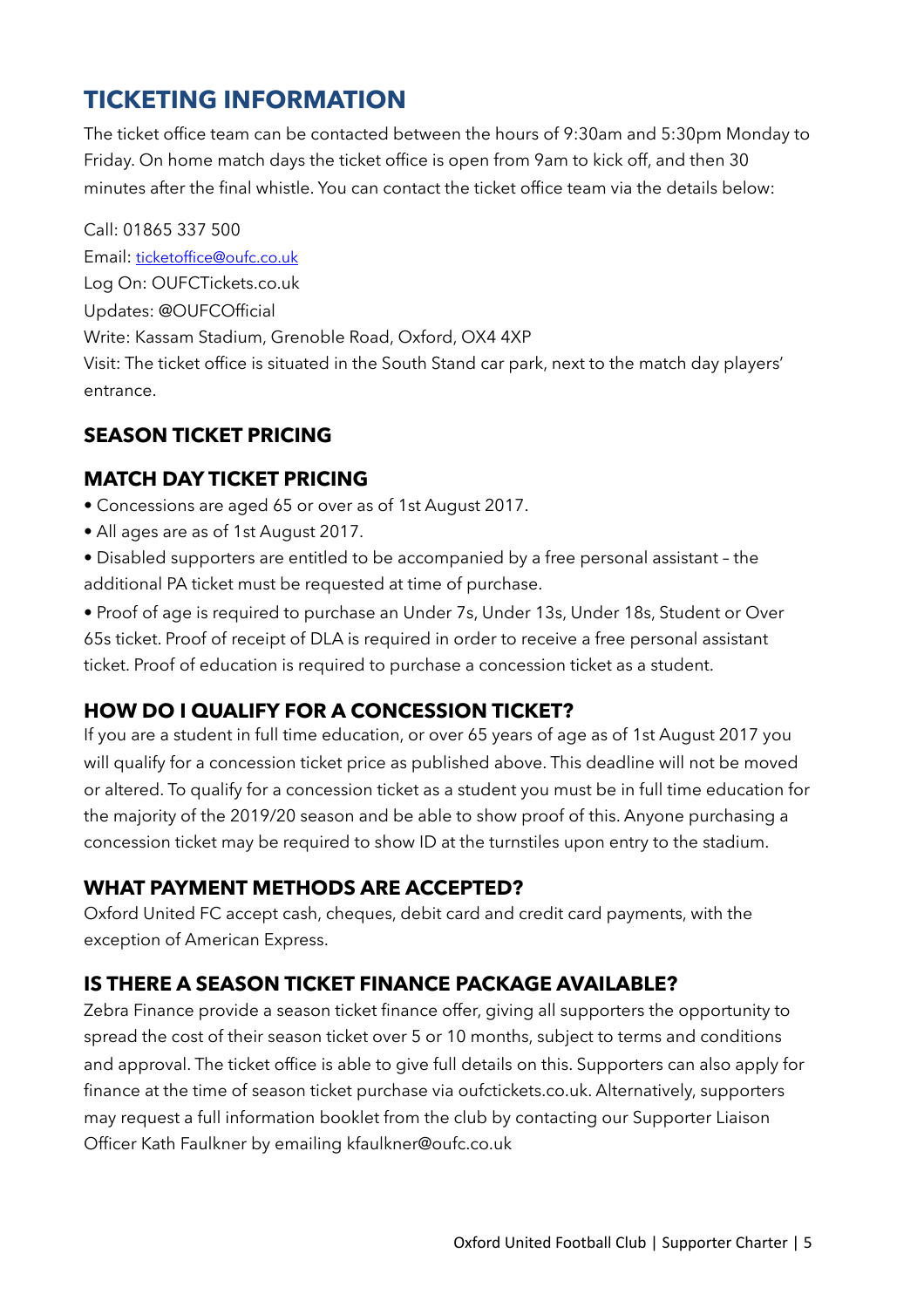## **CUP COMPETITIONS**

Tickets for home fixtures in cup competitions are priced individually and are allocated to Season Ticket Holders prior to release for general sale.

Tickets for away fixtures in cup competitions are priced by the home club. These tickets are made available through the OUFC ticket office, and updates will be provided on the clubs official website and official social media channels.

### **AWAY TICKETING**

Tickets for away fixtures will – subject to availability – be available until 3pm on the last working day before the match. Updates on the availability of away tickets will be communicated through the club's official social media channels, and can be obtained by contacting the ticket office directly.

### **REFUNDS**

Refunds must be made via the procedure specified by the Club from time to time (available upon request) but no later than midday on the last working day before the match.

It is the supporters responsibility to find out the date of rescheduled matches for which they have tickets.

## **FIXTURE CHANGES**

If a fixture is postponed before kick-off, ticket holders are entitled to use the ticket for the rearranged game or in exchange for another fixture.

If a match is abandoned after kick off OUFC will communicate directly with supporters regarding the re-arranged fixture.

Information is always communicated through the club's official website, official social media channels and the local media. Where possible, information will also be communicated to supporters registered to receive email updates from the club.

## **FAMILY FACILITIES**

Oxford United FC has a family section, named 'Olly's Family Stand', which is situated in blocks 22 and 23 of the North Stand. Ticket holders in these blocks have access to 'Olly's Den', a child friendly area situated in the southwest corner of the stadium for use up until 15 minutes before kick-off.

### **BABY CHANGING FACILITIES**

Baby changing facilities can be found in the toilets in the main club reception.

### **TRAVEL ARRANGEMENTS**

Supporters are always encouraged to travel on official club travel, which is provided through the London Road Club. Further details of the London Road Club can be obtained from the ticket office.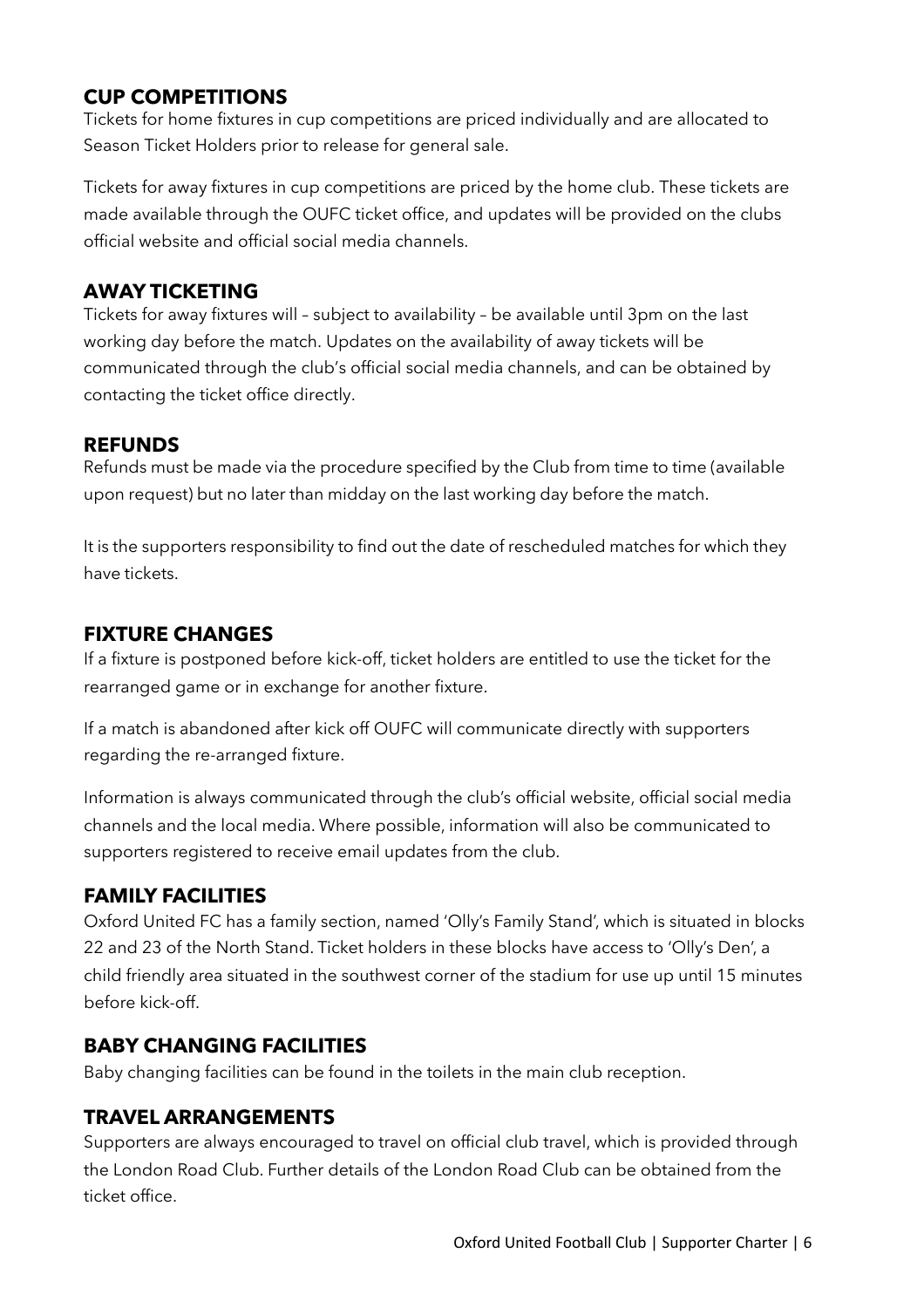Oxford United FC encourages supporters to be mindful when booking travel through companies not associated with the club and do not accept liability for any change in fixture dates resulting in cancellations or changes to travel arrangements. Supporters should therefore ensure that arrangements made for travel are insured and are flexible in the event of a change to a fixture date or kick off time. Oxford United FC will not issue refunds for travel arrangements affected by a change to a fixture.

### **BOOKING FEES**

OUFC are committed to not charging our supporters booking fee's unless 100% necessary. To support this, the club have continued the use of print at home ticketing for the 2019/20 season. Supporters will only be charged a booking fee if they require postage of a physical ticket, and this will be charged at £1, to cover the cost of postage and printing. We encourage supporters to book online via OUFCTickets.co.uk and to print their ticket at home. This service is free.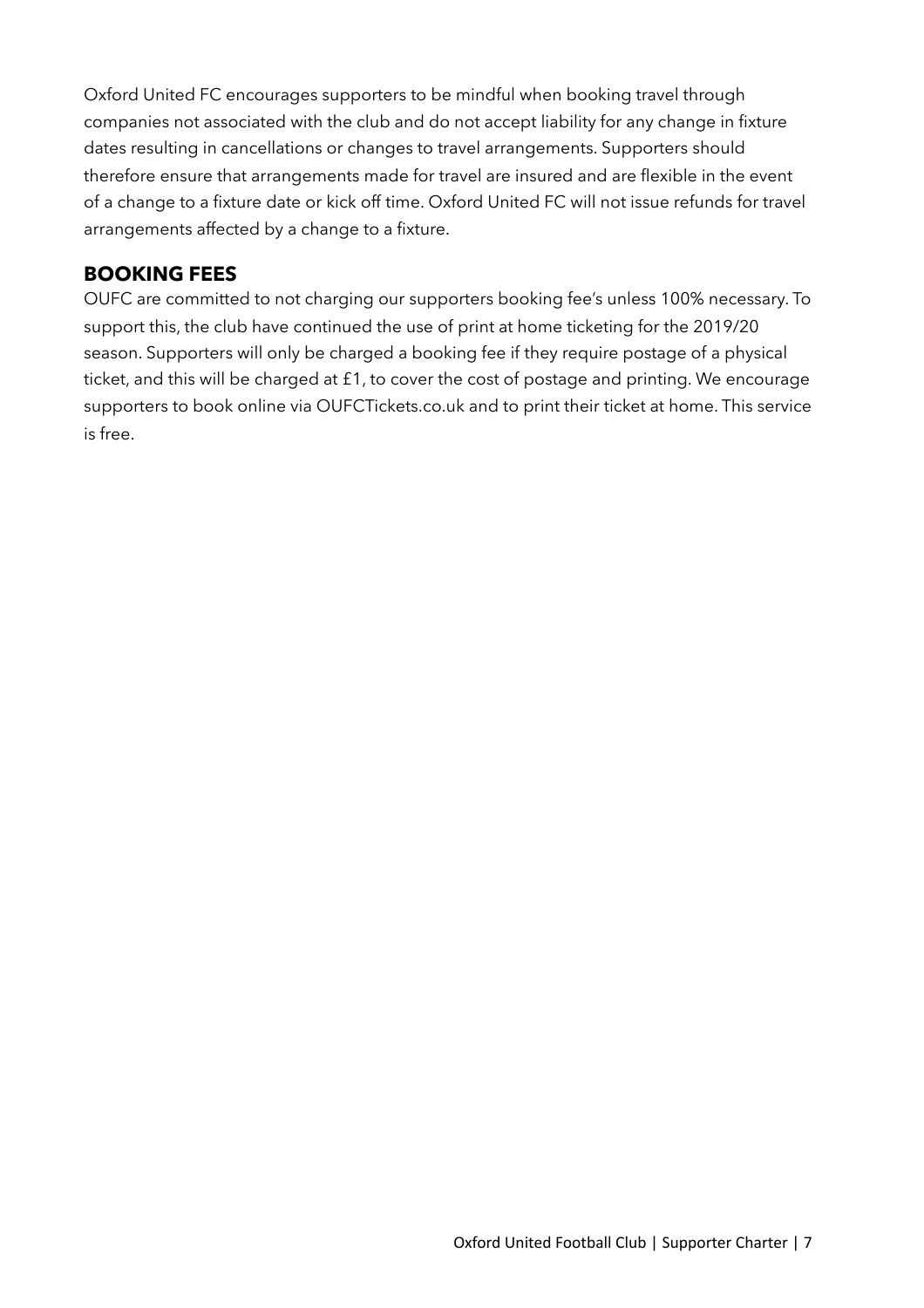## **STADIUM SEATING PLAN**

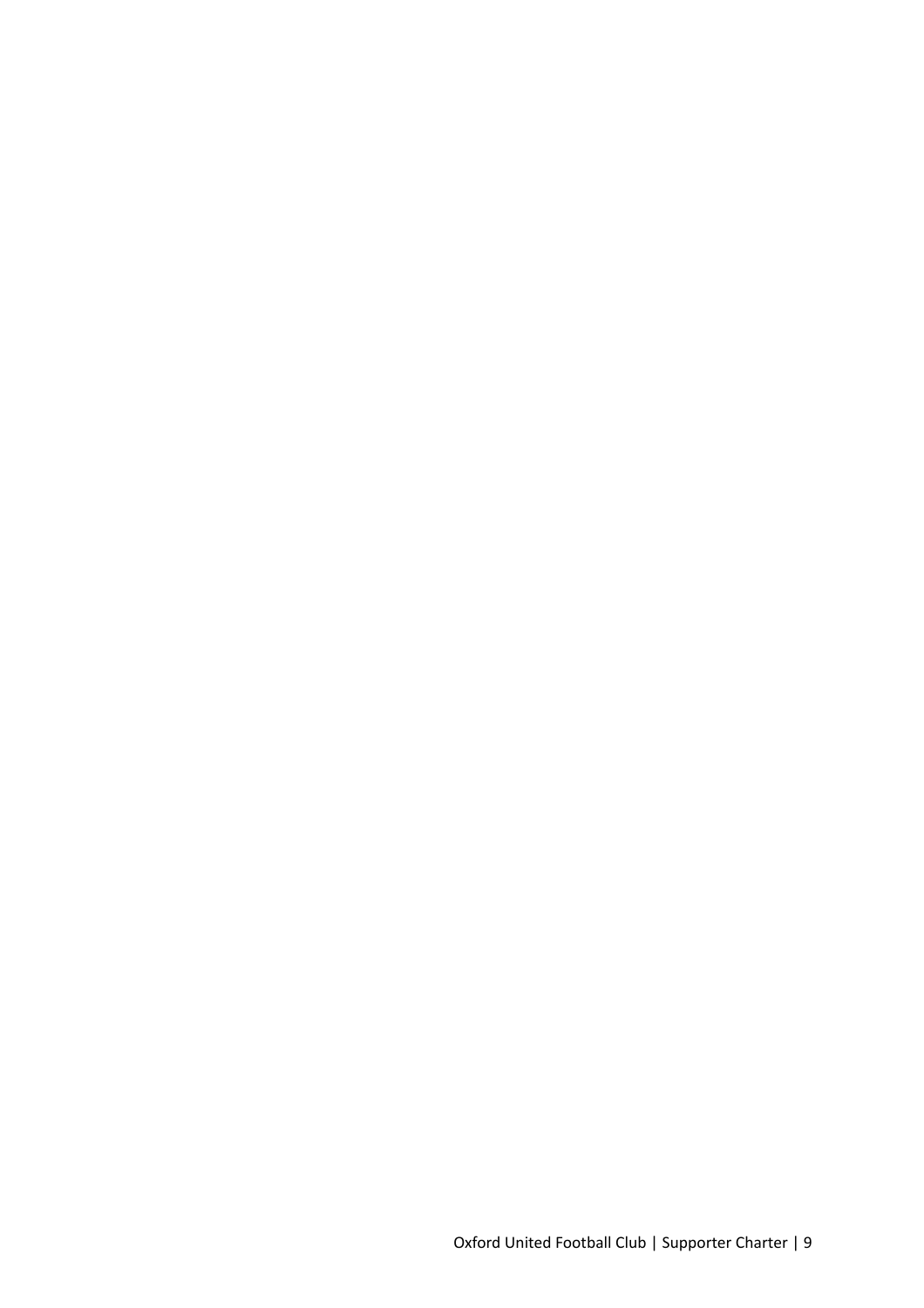## **STADIUM INFORMATION**

### **SAT NAV**

The postcode for the Kassam Stadium is OX4 4XP

### **MATCH DAY CAR PARKING**

There are 2000 free car parking spaces at the Kassam Stadium, allocated on a first come first served basis.

There are marked disabled parking bays on all 4 corners of the stadium allocated on a first come first served basis. There is an over flow car park situated behind the Kassam Cinema/ Shopping complex opposite the stadium. Please note, there are parking restrictions in place on a match day in near by residential areas.

#### **BUSES**

The Oxford Bus Company City 5 route runs from Oxford Station through the City Centre and to Knights Road and Pegasus Road, which is a five-minute walk to the stadium. Stagecoach Service 1 starts from Speedwell Street and follows the same route to Knights Road and Pegasus Road.

*Bus route and timetable: https://city.oxfordbus.co.uk/timetables-fares/city5* 

#### **Football Specials**

Local bus company Thames Travel operate 2 match day services: Service OX3 and Service OX7. Supporters can purchase either a single or a return fare, and buses get supporters to the stadium 30 minutes before kick off.

These services leave the stadium approximately 15 minutes after the final whistle.

#### *For full details on these services visit www.oufc.co.uk/tickets/gettinghere*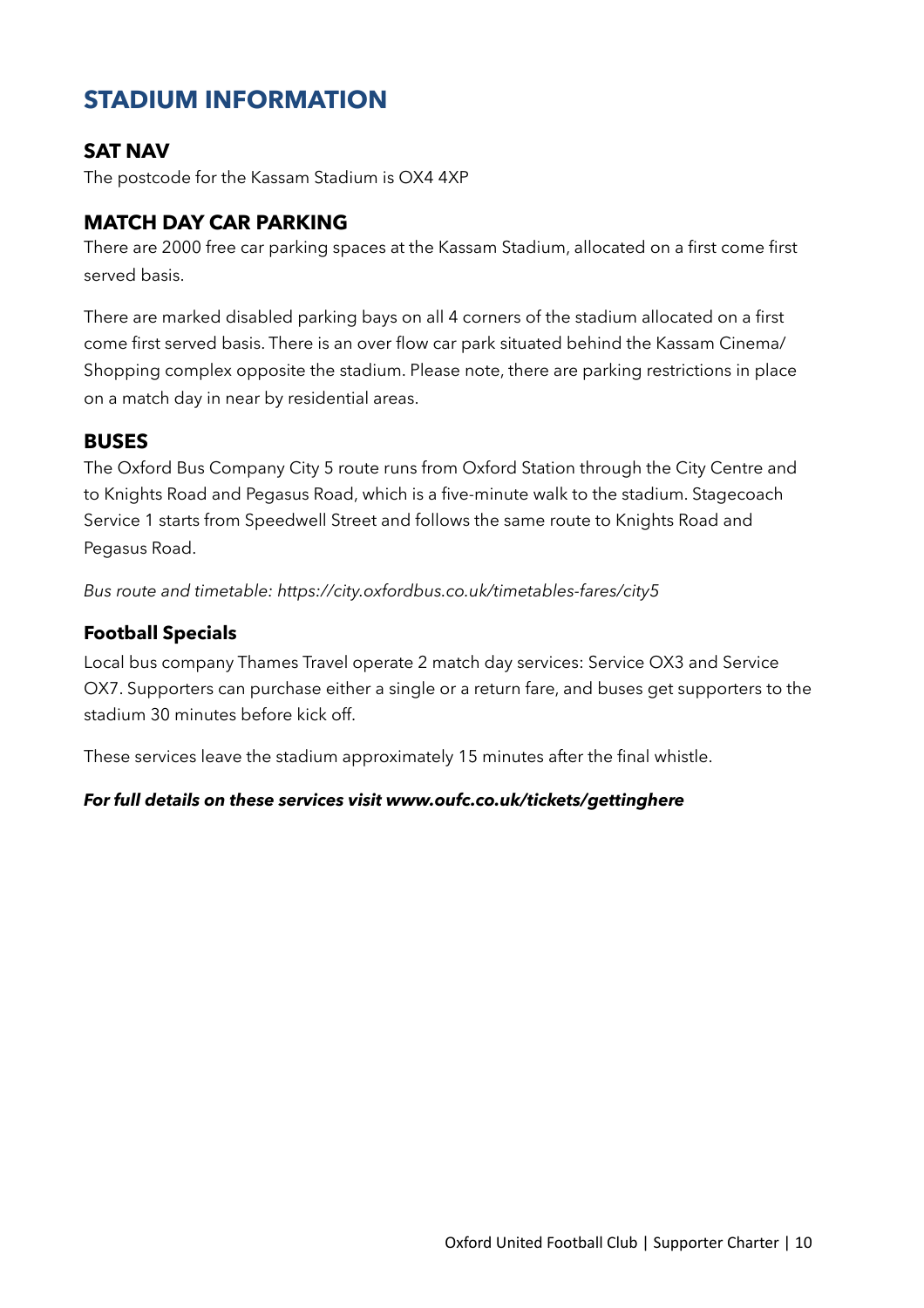## **IMPORTANT INFORMATION FOR VISITORS**

### **NON-PERMITTED ITEMS**

All non-permitted items are listed within the Ground Regulations. A laminated copy of these can be found at every turnstile entrance, and on request from the club.

*In addition, the following items are not permitted to the Kassam Stadium:* 

- Musical Instruments
- Electronic smoking apparatus

#### **STANDING POLICY**

The Kassam Stadium is an all seater stadium and all supporters should remain in their seat whilst the game is in progress. Persistent standing may result in an individual being ejected from the stadium.

## **SMOKING POLICY**

E-Cigarettes are not permitted.

The Kassam Stadium is a smoke free stadium, however, there are smoking pens available at half time on a match day in the following areas:

- Executive/Hospitality supporters situated near to stadium reception.
- East Stand supporters situated in the south east corner to the rear of the east stand.
- Away supporters (assessed on a match by match basis) situated to the rear of the north west corner of the north stand.

### **MATCH DAY FIRST AID**

Oxford United FC meet and, where possible, exceed the minimum requirements as set out by the EFL. These are a minimum of 2 first aiders, and a ratio of 1 first aider for every 1000 spectators. First aiders can be found quickly by speaking to the nearest steward.

The ambulance point on a match day is in the South East corner of the stadium.

### **FOUL AND ABUSIVE LANGUAGE**

Oxford United FC is committed to providing a match day experience, which can be enjoyed by supporters regardless of age. Any supporter who persistently uses foul and abusive language could face ejection from the stadium.

Supporters can report unacceptable behaviour anonymously, prompting a member of our response team to observe the scenario discreetly, meaning we can take appropriate action. If you are at the game and hear someone using racist, homophobic, sexist or any other form of discriminatory language then all you need to do is text your stand, block and seat number, with a brief description, to: 07342 274 742.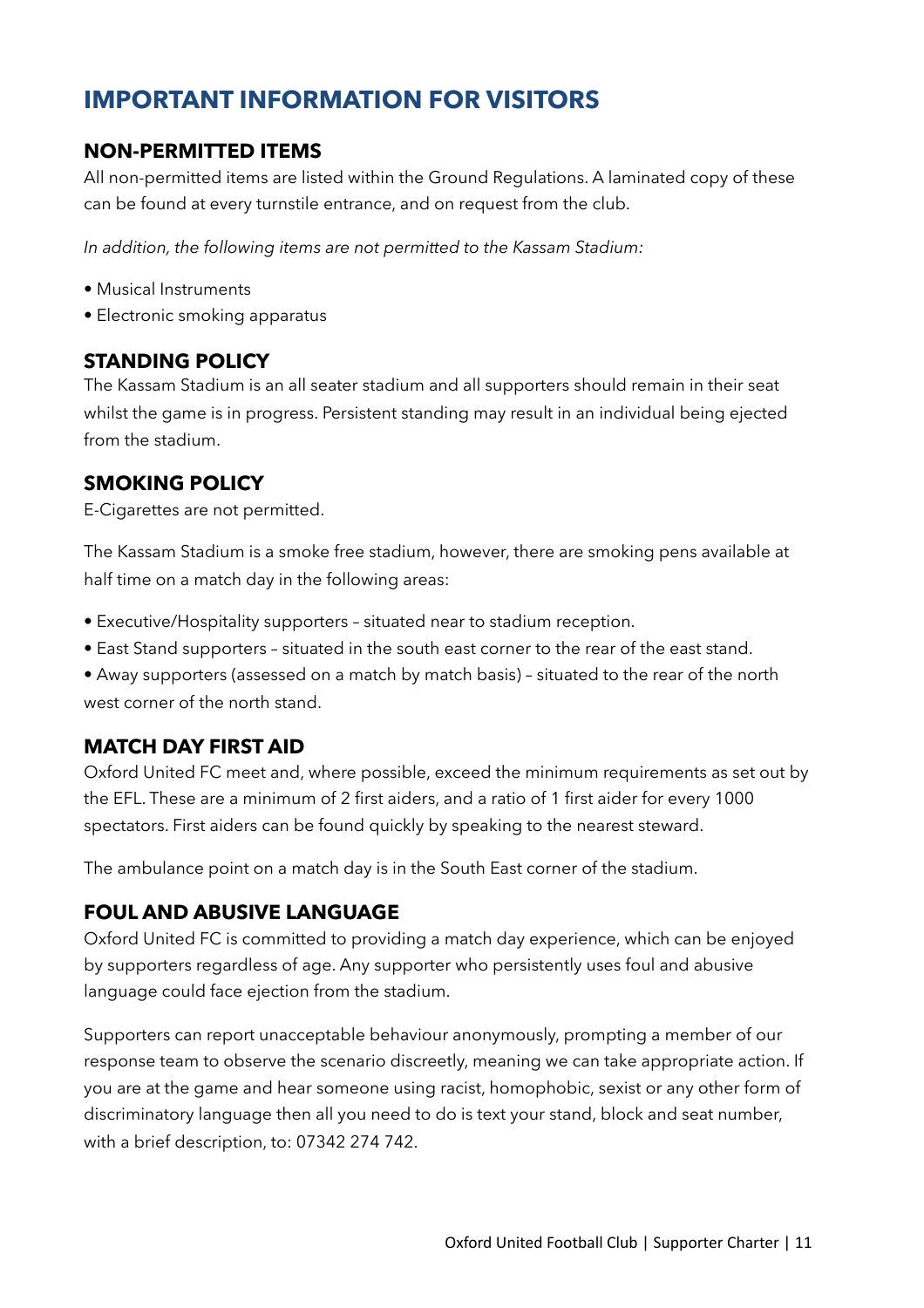## **GROUND REGULATIONS**

Notice: Entry to the Ground is expressly subject to acceptance by the visitor of these Ground Regulations and the rules and regulations of FIFA, UEFA, The Football Association, the Premier League and the English Football League (EFL) in respect of the relevant competition. The Ground Regulations incorporate the Club's Customer Charter (if any). Entry to the Ground shall constitute acceptance of the Ground Regulations.

"Ground" means this football stadium and all locations owned, occupied or utilised by the Club.

"Club" means this football club*.*

"Match" means any association football match (or any part or aspect of such a match) taking place at the Ground.

"Material" means any audio, visual or audio-visual material or any information or data.

"Football Authority" means each of the English Football League (EFL), the Premier League, The Football Association, the Football Association of Wales, FIFA, UEFA and any other relevant governing body of association football

Notwithstanding possession of any ticket the Club, any police officer or authorised steward may refuse entry to (or eject from) the Ground any person:

that fails (or in the Club's reasonable opinion is likely to fail) to comply with these Ground Regulations or any reasonable instruction issued by a police officer or authorised steward; and/or

whose presence within the Ground is, or could (in the Club's reasonable opinion), constitute a source of danger, nuisance or annoyance to any other person.

On no account will admission be granted to a person who is the subject of a current Banning Order under the Football Spectators Act 1989 (as amended) or has been convicted of ticket touting offences under the Criminal Justice and Public Order 1994 (as amended).

The Club excludes to the maximum extent permitted by law any liability for loss, injury or damage to persons/property in or around the Ground.

No guarantees can be given by the Club that a Match will take place at a particular time or on a particular date and the Club reserves the right to reschedule the Match without notice and without any liability whatsoever.

In the event of the postponement or abandonment of the Match, refunds (if any) will be made in accordance with the Club's Customer Charter. The Club will have no further liability whatsoever, including (but not limited to) any indirect or consequential loss or damage, such as (but not limited to) loss of enjoyment or travel costs.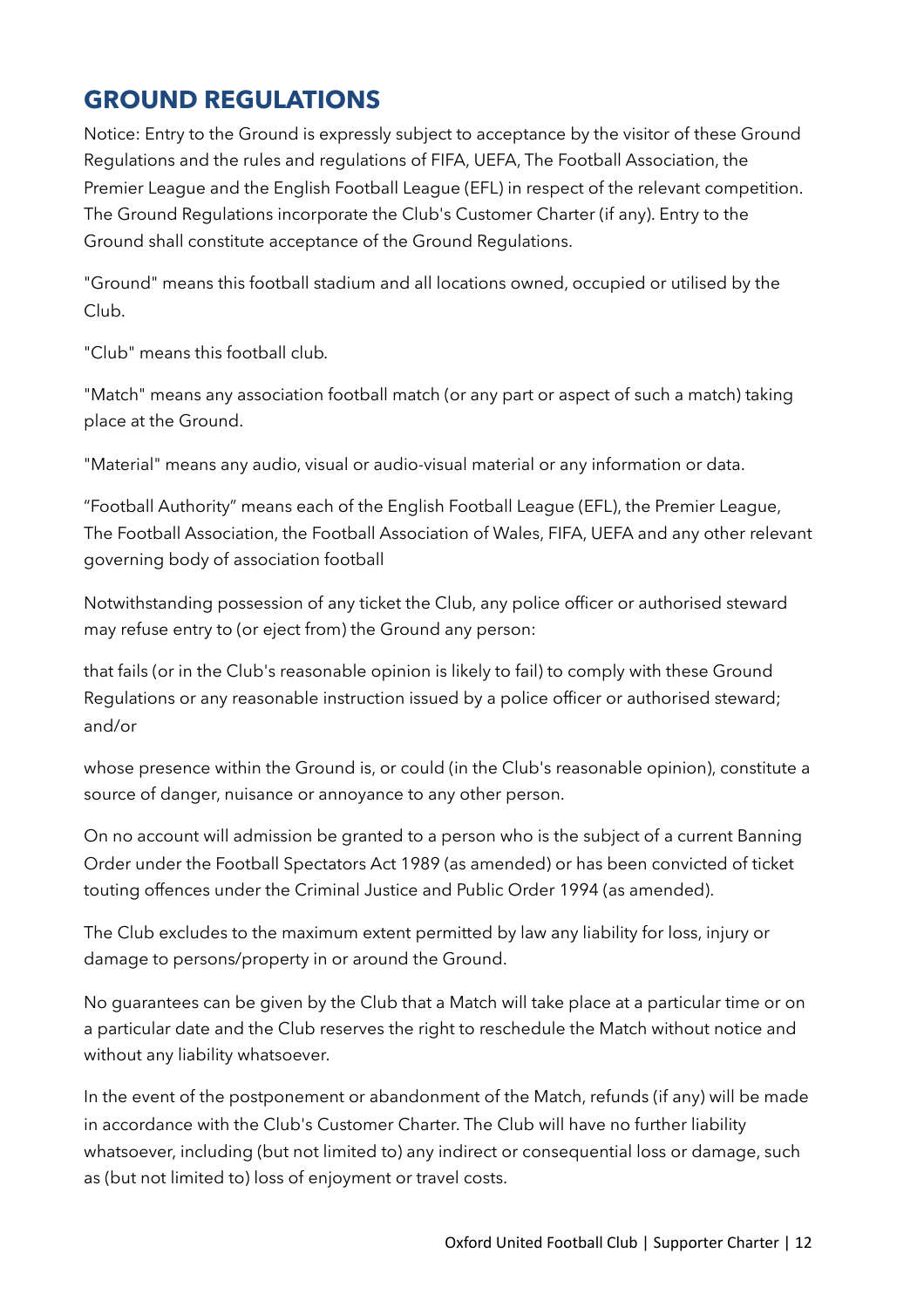All persons seeking entrance to the Ground acknowledge the Club's right to search any person entering the Ground and to refuse entry to or eject from the Ground any person refusing to submit to such a search.

The following articles must not be brought within the Ground - knives, fireworks, smoke canisters, air-horns, flares, weapons, dangerous or hazardous items, laser devices, bottles, glass vessels, cans, poles and any article that might be used as a weapon and/or compromise public safety. Any person in possession of such items will be refused entry to the Ground.

Further, you may not bring into the Ground any sponsorship, promotional or marketing materials save in respect of official club merchandise and/or other football related clothing worn in good faith nor may you offer (either free or for sale by any person) any goods (including literature) of any nature without the express written approval of the Club's management.

The use of threatening behaviour, foul or abusive language is strictly forbidden and will result in arrest and/or ejection from the Ground. The Club may impose a ban for one or more Matches.

Racial, homophobic or discriminatory abuse, chanting or harassment is strictly forbidden and will result in arrest and/or ejection from the Ground. The Club may impose a ban for one or more Matches.

The following acts are offences under the Football (Offences) Act 1991 (as amended):

The throwing of any object within the Ground without lawful authority or excuse.

The chanting of anything of an indecent or racialist nature.

The entry onto the playing area or any adjacent area to which spectators are not generally admitted without lawful authority or excuse.

Conviction may result in a Banning Order being made.

All persons entering the Ground may only occupy the seat allocated to them by their ticket and must not move from any one part of the Ground to another without the express permission or instruction of any steward, officer of the Club and/or any police officer.

Nobody may stand in any seating area whilst play is in progress. Persistent standing in seated areas whilst play is in progress is strictly forbidden and may result in ejection from the Ground.

The obstruction of gangways, access ways, exits and entrances, stairways and like places is strictly forbidden. Nobody entering the Ground shall be permitted to climb any structures within the Ground.

EFL stadia are smoke-free and smoking is not permitted inside the Ground.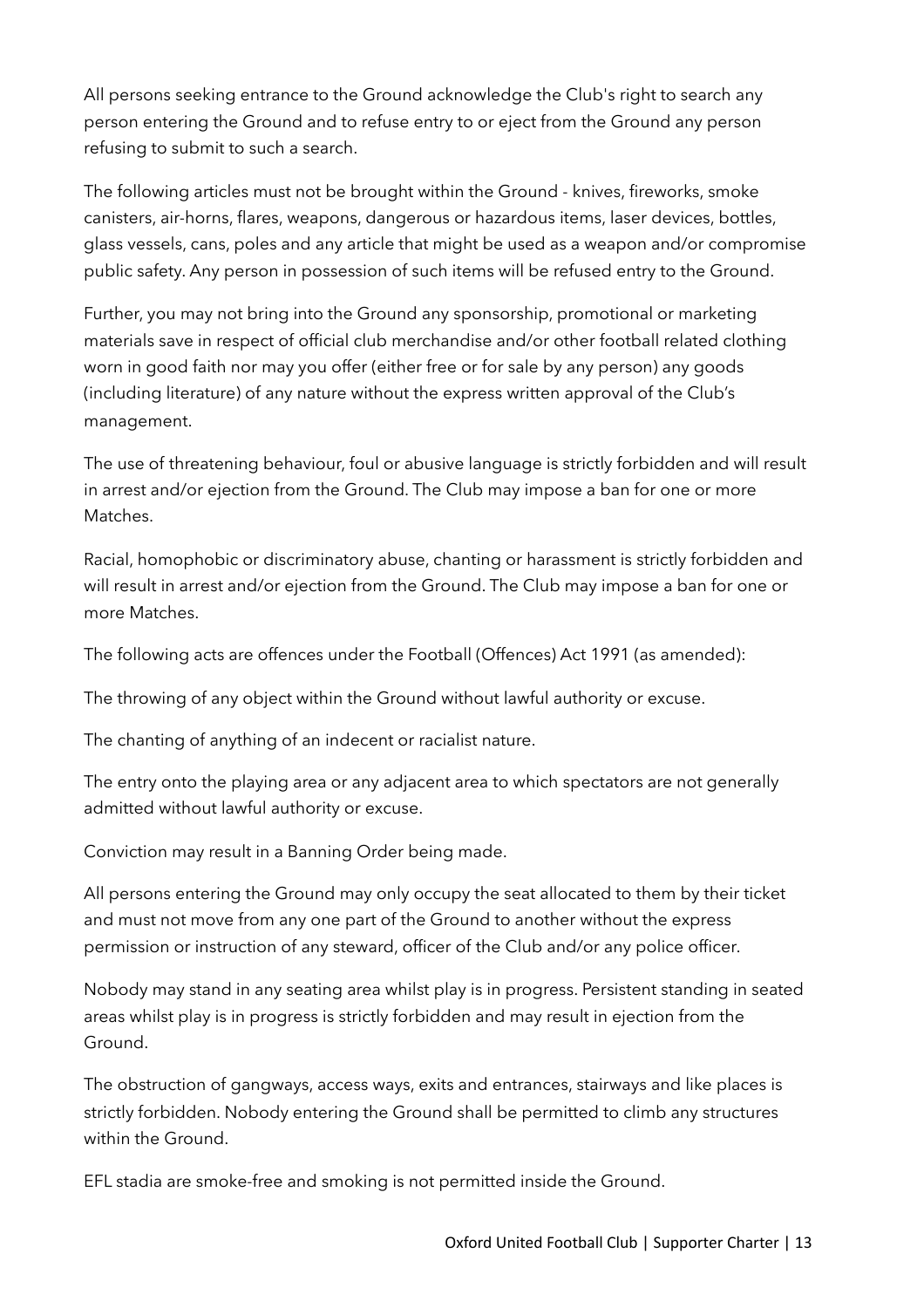Mobile telephones and other mobile devices are permitted within the Ground PROVIDED THAT (i) they are used for personal and private use only (which, for the avoidance of doubt and by way of example only, shall not include the capturing, logging, recording, transmitting, playing, issuing, showing, or any other communication of any Material for any commercial purposes); and (ii) no Material that is captured by a mobile telephone or other mobile device may be published or otherwise made available to any third parties including, without limitation, via social networking sites.

Under the Sporting Events (Control of Alcohol etc) Act 1985 (as amended), the following are offences for which a person can be arrested by a police officer and conviction could result in a Banning Order being made:

Attempting to enter the Ground or being inside the Ground whilst drunk;

Being in possession of any intoxicating liquor, or bottle, can or other portable container and which could cause damage or personal injury, when entering the Ground or in a public area of the Ground from which the event can be directly viewed.

Any individual who has entered any part of the Ground designated for the use of any group of supporters to which he does not belong may be ejected from the Ground either for the purposes of his own safety or for any other reason.

Save as set out in paragraph 16 above, no person (other than a person who holds an appropriate licence) may capture, log, record, transmit, play, issue, show or otherwise communicate (by digital or other means) any Material in relation to the Match, any players or other persons present in the Ground and/or the Ground, nor may they bring into the Ground or use within the Ground (or provide to, facilitate or otherwise assist another person to use within the Ground) any equipment or technology which is capable of capturing, logging, recording, transmitting, playing, issuing, showing or otherwise communicating (by digital or other means) any such Material. Copyright, database rights and any other intellectual property rights in any unauthorised recording or transmission is assigned (by way of present assignment of future rights) to the Club and the EFL. You further agree (if and whenever required to do so by the Club and/or the EFL) to promptly execute all instruments and do all things necessary to vest the right, title and interest in such rights to the Club and the EFL absolutely and with full title guarantee.

No goods (including literature) of any nature may be offered either free or for sale by any person within the Ground without the express written permission of the Club.

Tickets are not transferable and may not be offered for sale without the prior written permission of the Club - or otherwise in accordance with the relevant ticket terms and conditions. Any tickets that are transferred are transferred subject to these Ground Regulations. Any tickets offered for sale may be confiscated by any steward, officer of the Club or any police officer. The Club reserves the right to refuse admission to or eject from the Ground and/or "blacklist", any person who has offered for sale or transferred his/her ticket in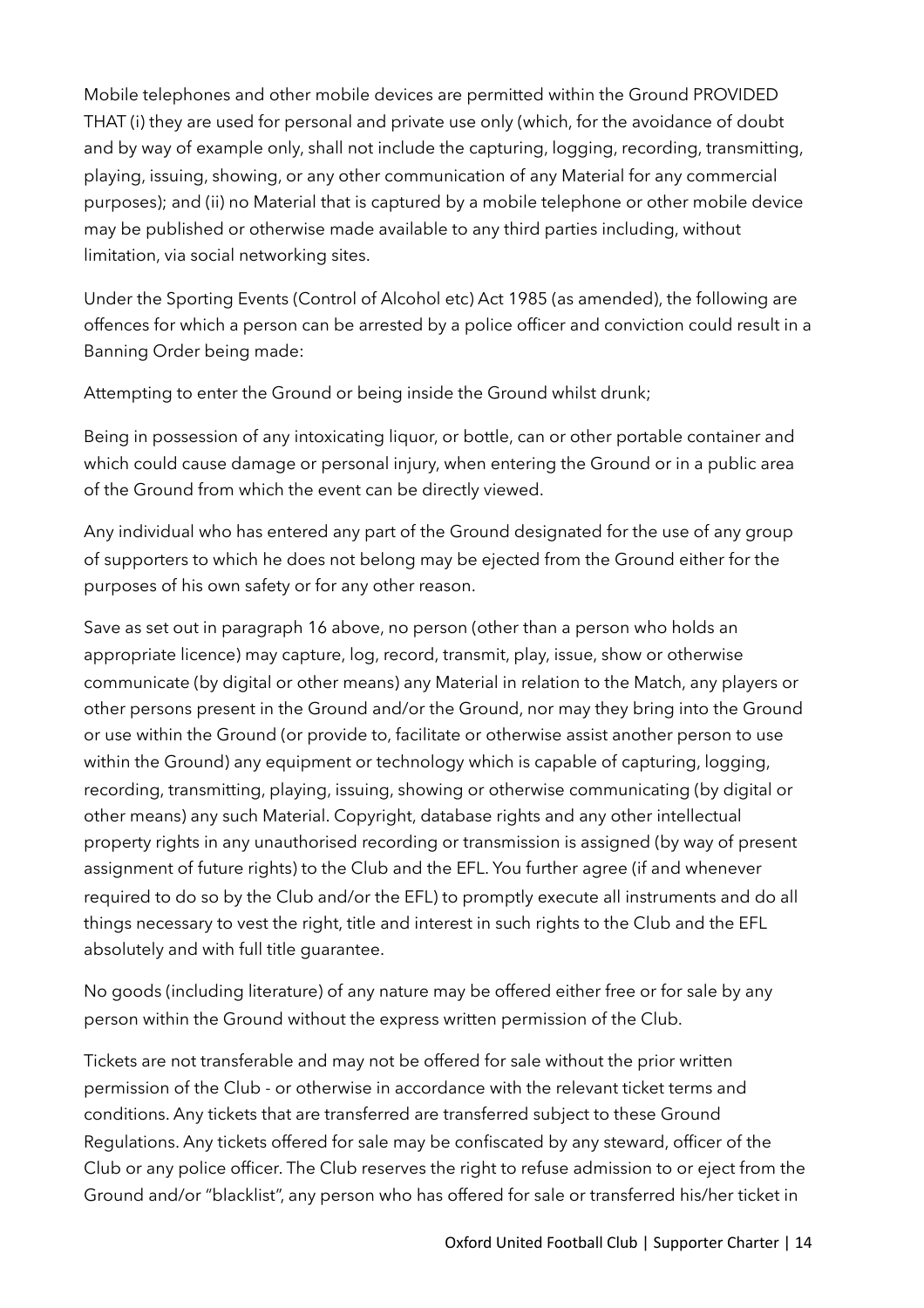contravention of the relevant ticket terms and conditions (and/or the holder of any ticket that has been transferred in contravention of the relevant ticket terms and conditions). Tickets remain the property of the Club at all times.

CCTV cameras are in use around and in the Ground. Body worn video cameras recording video and/or audio may also be used as appropriate, for example to record prohibited behaviours as referenced in paragraphs 9 and 10. The Club may itself use or pass to the police or any Football Authority or other clubs, any recordings for use in any proceedings.

At all times whilst present in the Ground, persons must comply with any and all instructions of any steward or officer of the Club and/or any police officer. Failure to comply with any instruction may lead to immediate ejection from the Ground.

By entering the Ground, all persons are acknowledging that photographic images and/or video recordings (and/or stills taken from video recordings) may be taken of them and may also be used, by way of example and without limitation, in televised coverage of the game or by or on behalf of the Club or any Football Authority (or their commercial partners) for marketing, training or promotional purposes. Entry into the Ground is confirmation that all persons have consented to such use of their image. If these images should feature an individual prominently the Club will make reasonable efforts to gain the consent of that person before publishing such images, however, if this is not possible, then entry into the Ground shall be deemed consent unless the Club is notified in writing to the contrary.

Further to paragraph 24, if such person is under 18 years of age, the parent, guardian, or responsible adult who is accompanying them into the Ground shall be deemed to have provided consent on their behalf.

Refused entry to (or ejection from) the Ground may lead to further action by the Club including, but not limited to, the withdrawal of any season ticket (without reimbursement), Club Membership and other benefits.

Published by EFL – June 2016.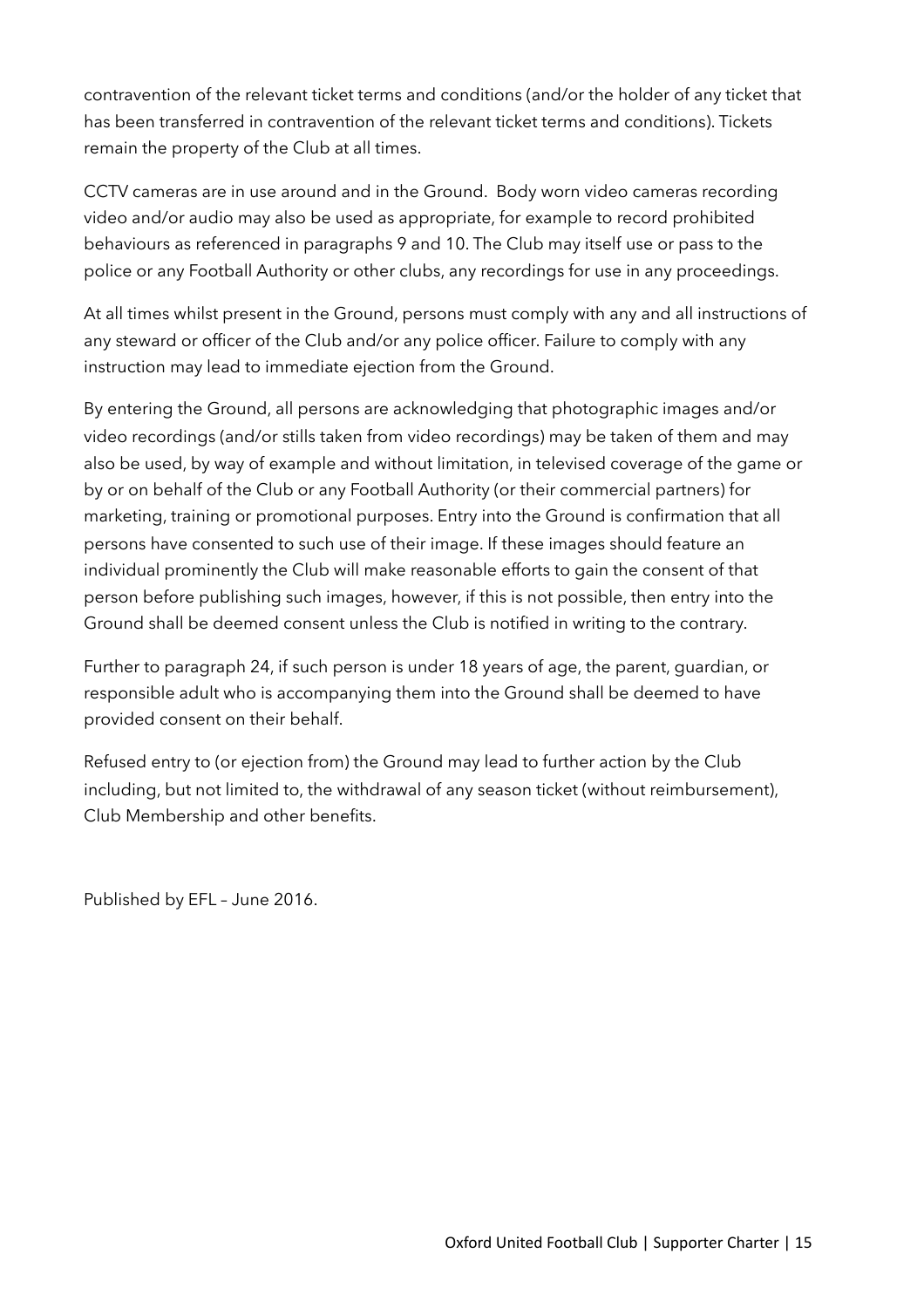## **OXFORD UNITED WOMEN FC**

Home Ground: Oxford City FC, Marsh Lane, Oxford, OX3 0NQ League: WSL 2 Cup Competitions: FA Women's Cup, Continental Cup

*Oxford United Women compete in the FA Women's Super League 2nd Division. The WSL was launched in 2011.*

On a match day Oxford City attracts an exciting family atmosphere, with the small ground allowing supporters to get up close with the action. Attractions on a match day include Olivia's Den, a football focused play area for children to test their skills. There is also 'Autograph Alley' at full time, allowing supporters to collect their favourite player's signatures. Supporters will regularly see Olly and Olivia, the club's furry mascots, on a match day.

There are 200 parking spaces available, including 3 disabled spaces. The ground is accessible for wheelchair users. The capacity of Oxford City is 3,000, with unreserved seating available in the Main

The main stand also incorporates the press box, and runs parallel to the length of the pitch. There is also a standing terrace situated behind the dugouts (not wheelchair accessible). There are standing areas behind both goals, with the end closest to the clubhouse also featuring picnic benches for families.

A match day programme can be purchased for £2. Food and drink is available from the refreshment shop at the clubhouse.

Website: [www.oxfordunitedwfc.co.uk](http://www.oxfordunitedwfc.co.uk) Facebook: /OxfordUnitedWomen Twitter: @OfficialOUWFC

## **TICKETS**

Season Tickets: Adults + Membership: £50, Adults without membership: £40, Child/ Concessions: £15, U7's: Free

Match Tickets: Adults: £5, Child/Concessions: £5, U7's: Free *OUFC season ticket holders: £1*

To Buy: In Advance: https://www.oufctickets.co.uk

On the day: Pay on the gate at Oxford City FC (cash only)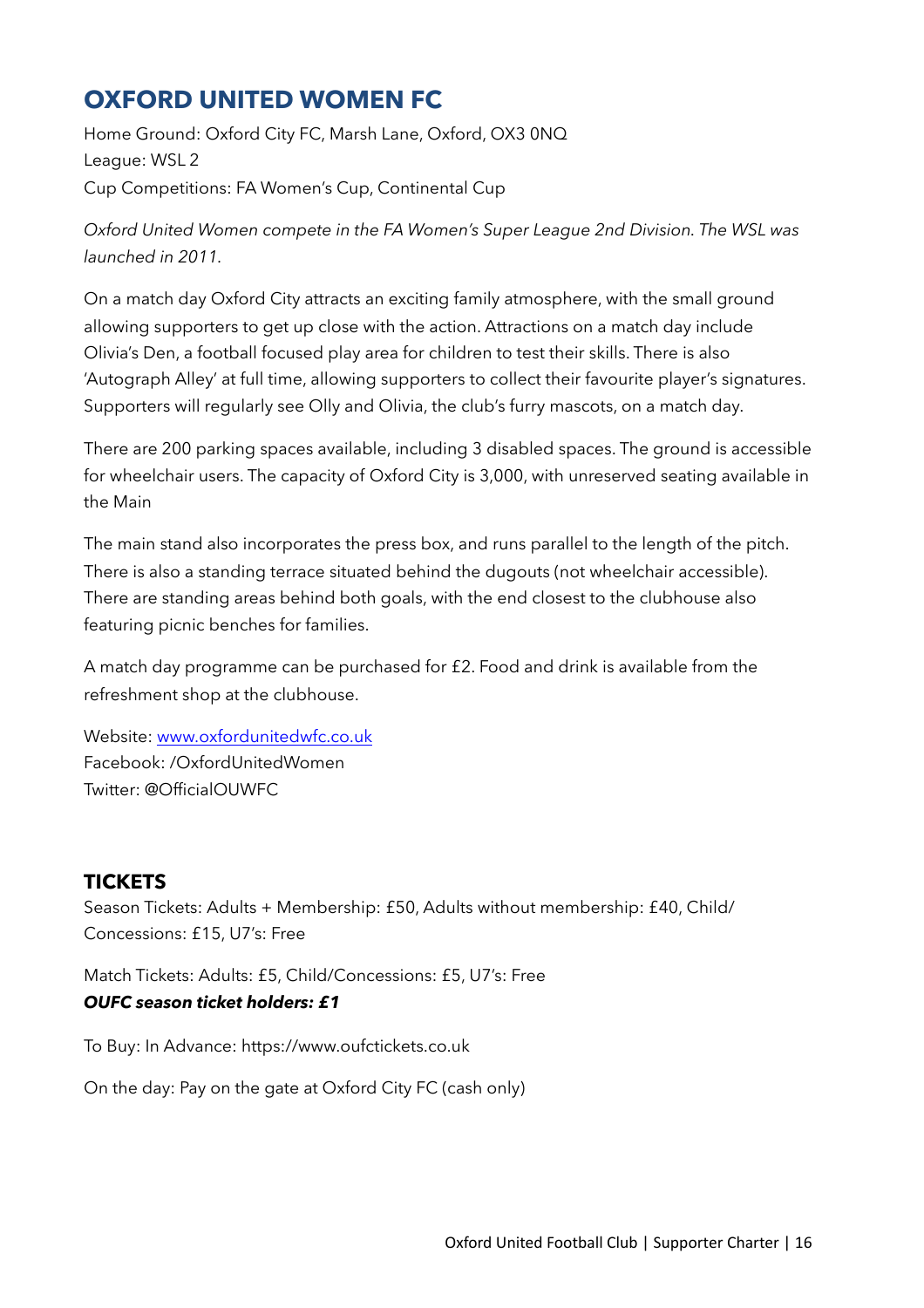## **SOCIAL MEDIA**

*Oxford United FC uses the following social media channels and communicates on a daily basis through these official channels only. Supporters should be careful not to confuse unofficial accounts with the official channels listed below:* 

**Twitter** @OUFCOfficial @OfficialOUWFC @OUFCCommunity

Facebook /OUFCOfficial /OxfordUnitedWomen

Instagram @OUFCOfficial

Youtube /OxfordUnitedOfficial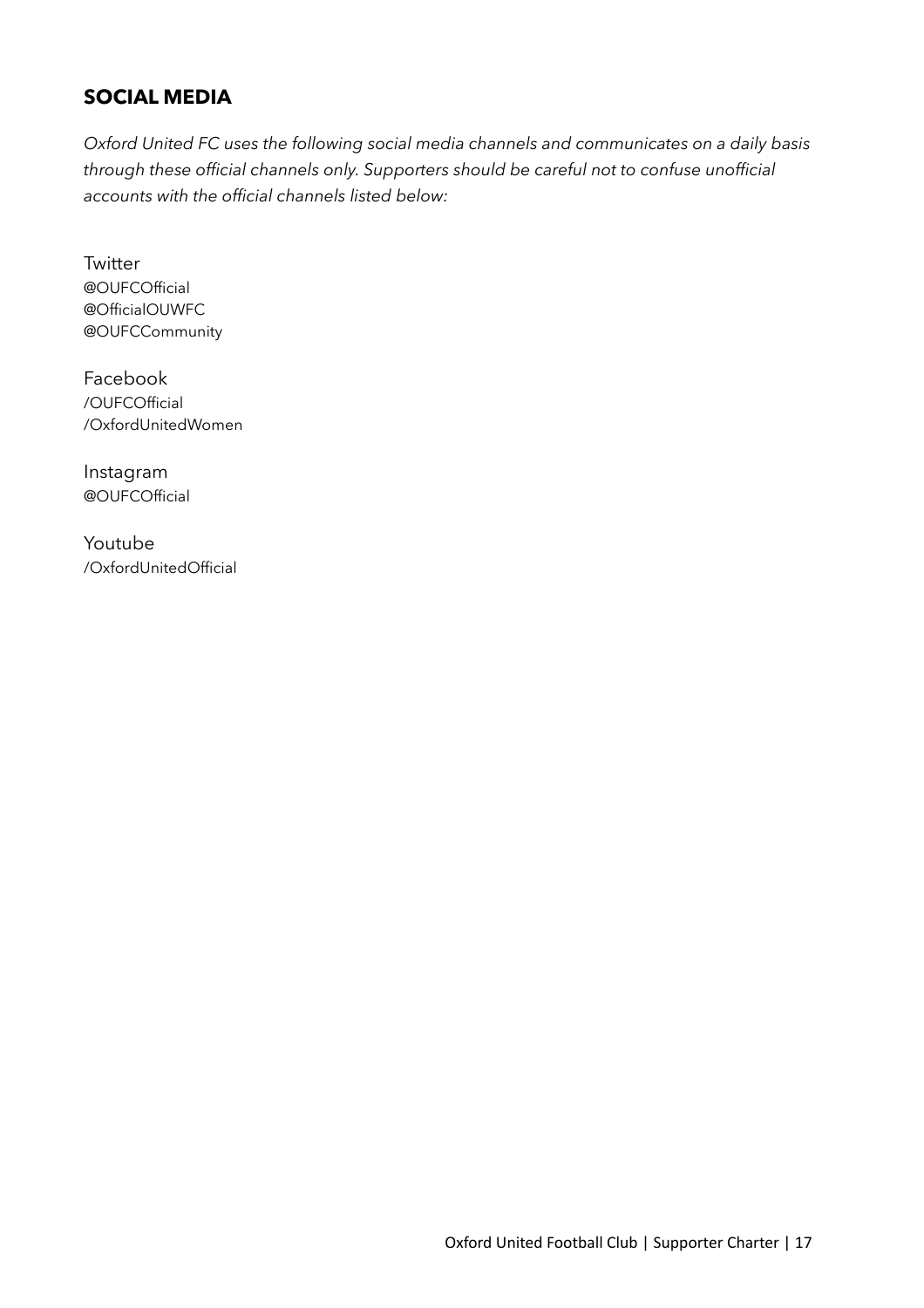## **DISABILITY INFORMATION**

Oxford United FC takes pride in it's relationship with disabled supporters, and strives to ensure all supporter's needs are met in order to enjoy a match day at the Kassam Stadium.

The Club's Disability Liaison Officer is Kath Faulkner. Should any supporter have any queries, ideas, suggestions, comments or complaints, Kath can be contacted in the following ways:

Email: [kfaulkner@oufc.co.uk](mailto:kfaulkner@oufc.co.uk)

Write: Kassam Stadium, Grenoble Road, Oxford, OX4 4XP

### **TICKETING**

The Kassam Stadium has the following seat allocation for disabled supporters:

• Wheelchair dependent supporters: 154 places available (total – incl. PA 's). 52 in the North Stand 10 in the South Stand Upper (with lift access) 70 in the South Stand Lower 24 in the East Stand

- Ambulant disabled supporters are welcome
- All disabled supporters are entitled to bring one personal assistant with them free of charge, if required.

• A disabled person may be asked to provide qualifying documentation

### **MOTORISED SCOOTER POLICY**

Motorised scooters are permitted within the stadium for persons with mobility difficulties. Please speak to a steward on arrival if you wish to house your scooter for the duration of the match.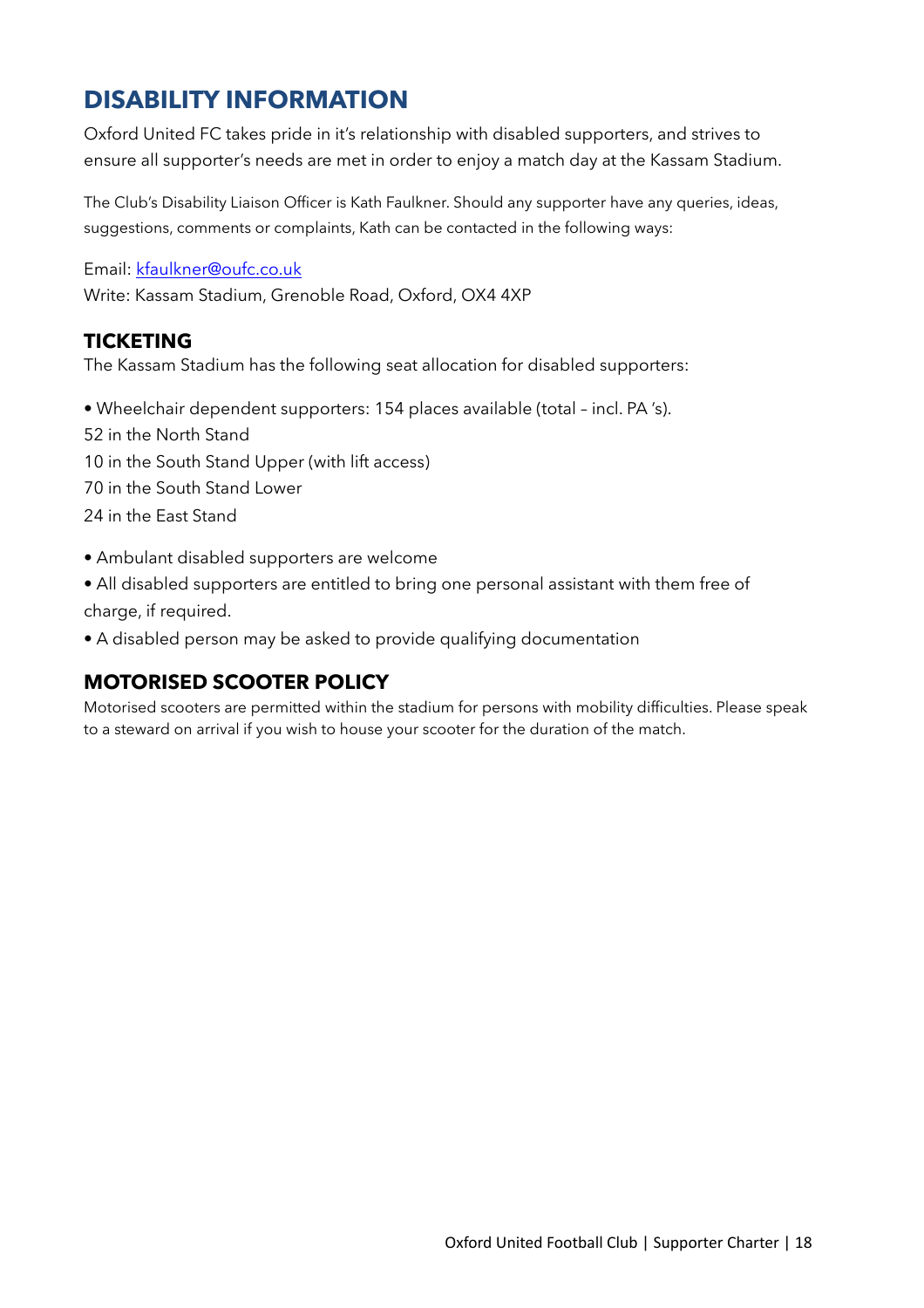## **EQUALITY, INCLUSION AND DIVERSITY**

### **DECLARATION AGAINST DISCRIMINATION**

We the players, staff and directors of Oxford United Football Club and Oxford United Community Trust, along with the people of Oxfordshire reject discrimination. Football is our national sport and Oxford United FC and Oxford United Community Trust believe that, and will strive to ensure it is open to all. We pledge to tackle discrimination whether by reason of colour, race, nationality, religion, belief, sex, sexual orientation, age, ethinc origin, national origin, marital status, disability or gender reassignment and to make Oxford United Football Club a safe and welcoming place for all.

*The Club and Trust believe the adoption of its equality, inclusion and diversity policy will also:* 

- Increase awareness of Equality, Inclusion and Diversity issues.
- Set out expectations for staff, directors, customers and other agencies which we work with to provide services associated with the Club and Trust
- Prevent discrimination occurring
- Meet and, where possible, exceed legislative requirements.

## **LET YOUR THUMB POINT THE FINGER**

Oxford United FC have in place a match day instant response scheme which enables supporters to report incidents of discrimination and anti-social behaviour within the stadium.

This is picked up immediately by the control room, who will dispatch a member of our match day response team to the area to act accordingly. This may be to witness the incident, to speak to the offender or to remove the individual from the area. We are committed to making our matchdays safe and enjoyable environments for all.

If you are at the game and hear someone using racist, homophobic, sexist or any other form of discriminatory language then all you need to do is text your stand, block and seat number, with a brief description, to: 07342 274 742.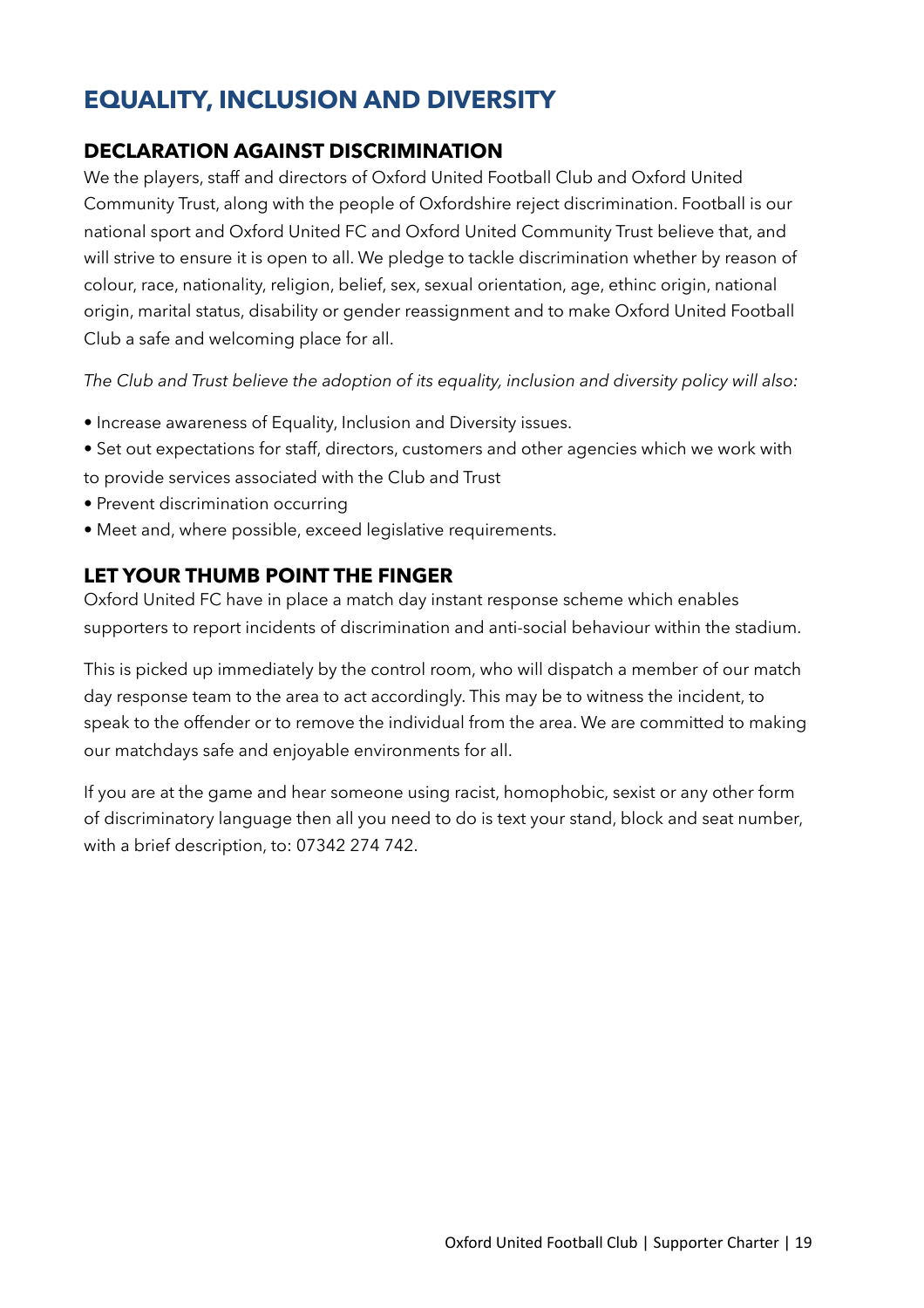## **CHARITY SUPPORT**

*The club's recognised charity partner for the 2019/20 season is the Oxford United Community Trust.* 

• Oxford United Community Trust – Our Charitable Purpose

• Oxford United Community Trust is a charity that empowers and inspires our fans, their families and their communities to fully participate, reach their full potential and achieve their dreams.

The club receives a high number of charitable requests and whilst we do our best to fulfil everyone's wishes, unfortunately we cannot guarantee successful application.

The Community Trust will consider all applications of charity partnership and support, including match day bucket collections, in line with our charity purpose. If you can demonstrate that you can support us to meet our charitable purpose, the Community Trust will endeavour to support you in a relevant and meaningful way.

## **CHARITY TICKET REQUESTS**

Currently the club is re-evaluating the ticket voucher process and at this time we are unable to give out any prizes at this time.

## **CONTACT US**

If you wish to contact us to arrange a match partnership, bucket collection or match day event, please contact the Community Trust.

#### Email: [community@oufc.co.uk](mailto:community@oufc.co.uk)

Write: Oxford United Community Trust, Kassam Stadium, Grenoble Road, Oxford, OX4 4XP

#### **Charity Number:** 1125173

The trust is a charity that aims to empower and aspire fans, their families and their communities to fully participate, reach their full potential and achieve their dreams. The Oxford United Community Trust will do this through four key themes of work:

#### **Sports Participation and Coaching**

• Providing high quality multi-sport opportunities and supporting the football workforce from across Oxfordshire to be the best it can be.

#### **Health and Wellbeing**

• Supporting the people of Oxfordshire to live long healthy happy lives.

#### **Education, Training and Employment**

• Empowering people to fulfil their potential so that they can get where they want to in life.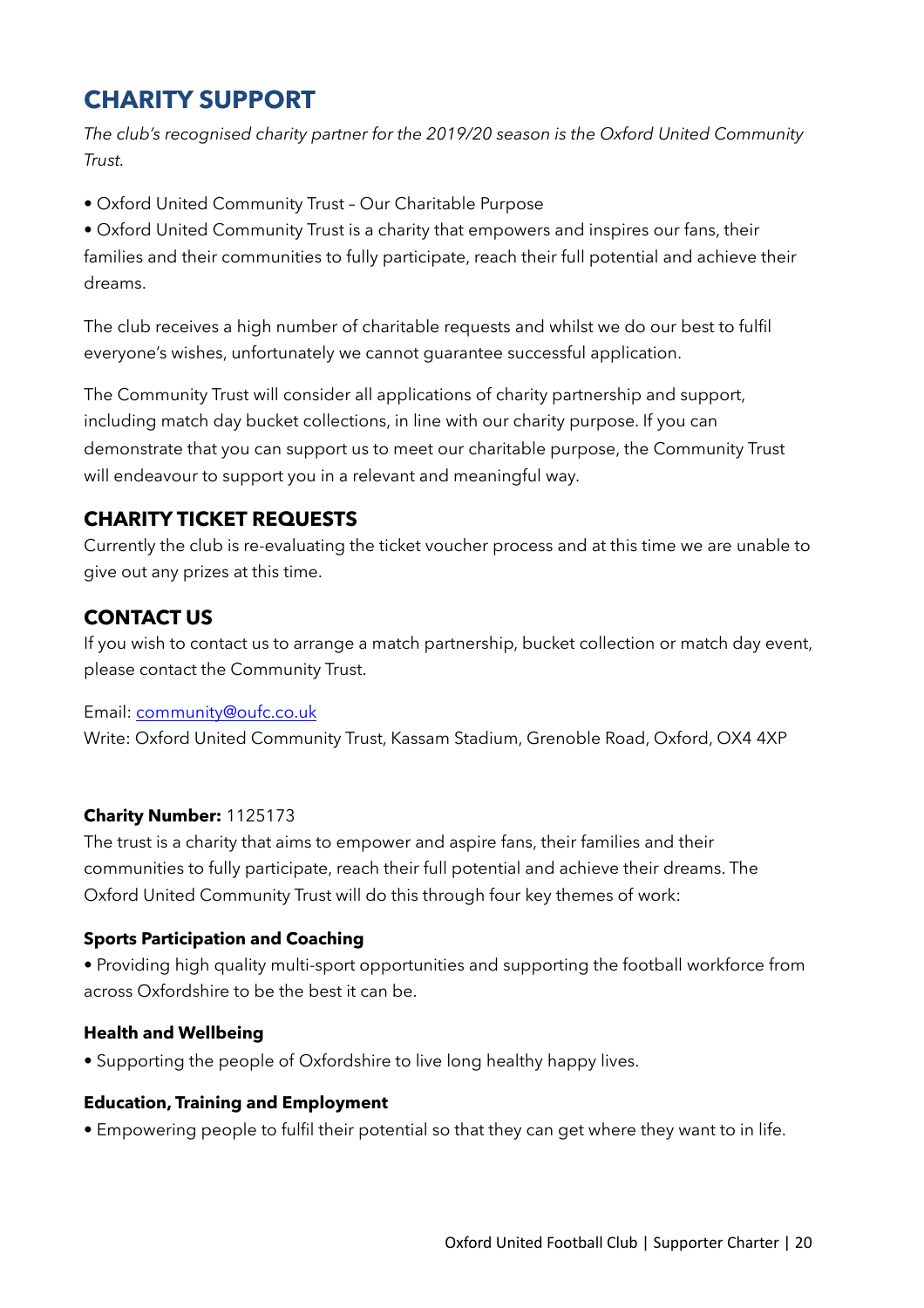#### **Social Inclusion**

• Helping all members of the Oxfordshire community to positively and sustainably engage, improving their quality of life.

*The Oxford United Community Trust do this by being:* 

• Professional • Responsible • Inclusive • Exceptional

#### **CONTACTS:**

Email: [community@oufc.co.uk](mailto:community@oufc.co.uk) Community Manager: Chris Lowes Call: 01865 337 524 Email: [clowes@oufc.co.uk](mailto:clowes@oufc.co.uk) Write: Oxford United Community Trust, Kassam Stadium, Grenoble Road, Oxford, OX4 4XP